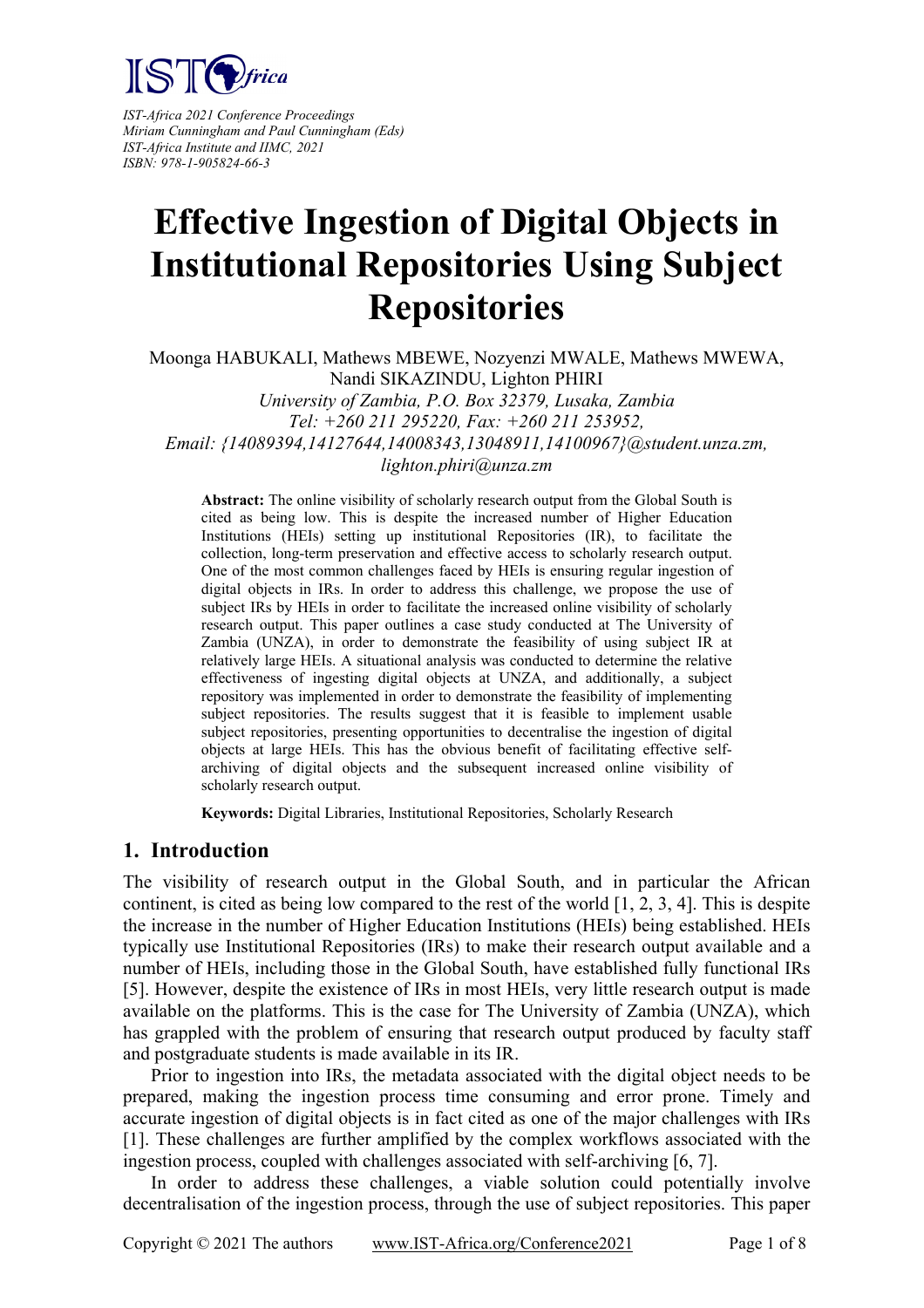discusses a case study conducted to outline the potential positive effect of using subject repositories during the ingestion of digital objects in IRs.

 The main objective of the study outlined in this paper was to investigate the feasibility of using subject IRs. The main contributions of this paper are as follows:

- A strategy for comprehensively evaluating IR ingestion practices, using a content analysis approach of IR digital objects;
- Results from empirical evaluation of usability studies conducted to determine the outcome of using subject repositories;
- A demonstration of the feasibility and efficacy of using subject repository for the increased online visibility of scholarly research output.

 The remainder of this section is organised as follows: Section 2 is a synthesis of related work linked to this study; Section 3 describes the methodology followed to conduct this study; Section 4 describes and discusses the study results; and, finally, Section 5 comprises concluding remarks.

# **2. Related Work**

#### *2.1 Institutional Repositories*

Institutional Repositories (IRs) are information management systems used by Higher Education Institutions (HEIs) to showcase their scholarly research output. IRs serve the function of collecting, managing, archiving and making available digital content corresponding to scholarly research output. Scholarly research output in IRs are represented as digital objects, an entity that is composed of metadata and bitstreams. The bitstream is the content that is consumed by the end users - for instance PDF documents - while the metadata is representational information that provides additional contextual information about the digital objects [8, 9].

 IRs are considered a specialised form of Digital Libraries (DLs) and thus exhibit the same features and functionalities. Fundamentally, DLs will be implemented such that they facilitate the storage of digital objects through a storage layer, the management of digital objects through a service layer and access to digital objects through a user interface layer [10]. Subject repositories, unlike IRs, are not used to store generic output produced by HEIs, but rather content specific to a specialised domain. Platforms such as ArXiv [11] and RePEc [12] provide examples of large-scale subject repositories for archiving science-based and economics-based research output, respectively. In addition to such large-scale repositories, HEIs can decentralise the processing of digital objects through the use of subject IRs. In this work, subject IRs are proposed as a potentially viable solution to guaranteeing effective ingestion of digital objects.

#### *2.2 Repository Software Tools*

There are a number of free and open source repository software tools that are available to be used to implement IRs. While the fundamental concepts of DL are incorporated into the design and implementation of such tools, the tools are generally tailored for specific domains [13]. For instance, Omeka [14] is generally used for building digital collections that are primarily used to showcase photographs, and DSpace [15] and EPrint [16] are typically used to build document archives.

In this work, DSpace was used to set up the subject repository due to its popularity and, more importantly, because the main IR at The UNZA is implemented using the same software tool, facilitating the seamless integration between the subject repository and the main IR.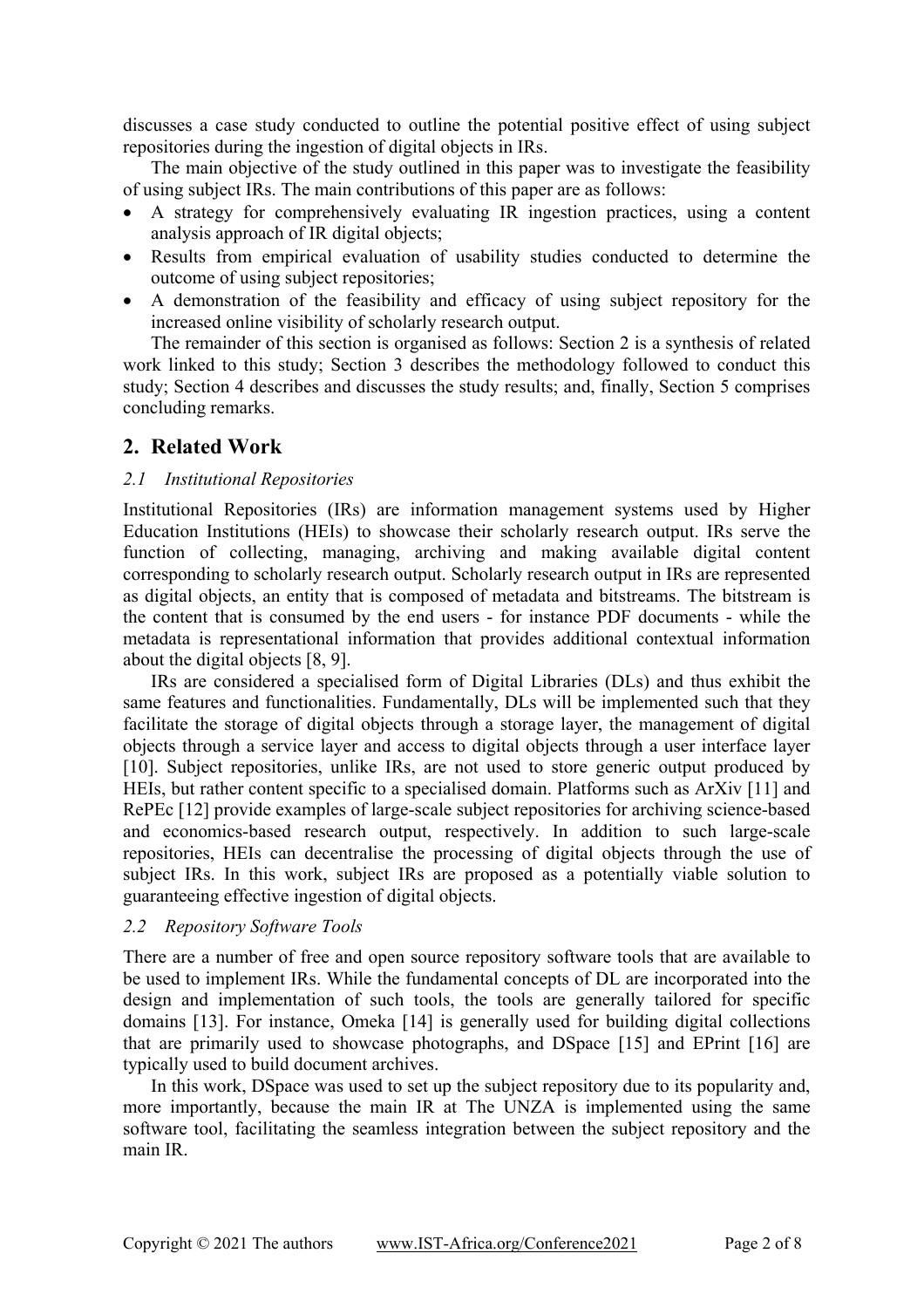#### *2.3 Interoperability Protocols in Repositories*

Interoperability in DLs enables them to work with other external services, a crucial ingredient for openness [17]. In DLs, interoperability makes it possible for aggregate services such as the Networked Digital Library of Theses and Dissertations (NDLTD) [18] and Open Access Theses and Dissertations (OATD) [19] to be implemented.

There are a number of protocols that are implemented within IRs. For instance the Sword protocol is used to facilitate remote deposit of digital content [20], Open Archives Initiative Protocol for Metadata Harvesting (OAI-PMH) enables harvesting of digital object metadata [21] and the Open Archives Initiative Object Reuse and Exchange (OAI-ORE) for harvesting digital object bitstreams [22]. In this work, the OAI-PMH and OAI-ORE protocols are used to make it possible for The UNZA IR to harvest metadata and bitstreams from the subject IR. Furthermore, it is possible for the subject IR to harvest metadata and bitstreams from the main IR.

# **3. Methodology**

This study used a case study research design, with The UNZA used as the study setting. Digital objects were harvested from The UNZA IR, as outlined in Section 3.1. Semistructured interviews were conducted with staff responsible for ingested digital objects in the IR at The UNZA, as described in Section 3.2. A subject repository was implemented for the Department of Library and Information Science at The UNZA, as outlined in Section 3.3 and, a usability study was conducted in order to evaluate the usability of the subject repository, as explained in Section 3.4.

#### *3.1 Ingested Digital Objects*

Digital object metadata were harvested from The UNZA IR using the OAI-PMH protocol [21]. The OAI-PMH ListRecords verb was used to extract Dublin Core encoded metadata, while the ListSets verb was used to identify hierarchical structures associated with the digital object metadata. The harvested metadata was then analysed by focusing on the IR hierarchical structures, in order to determine the communities and collections associated with the digital objects. In addition the analysis focused on the ingestion date in order to determine the recency of digital objects.

 The UNZA IR is presently used to archive a diverse range of digital objects types and as such, a further more detailed analysis was conducted in order to determine the representation of the various digital object types.

#### *3.2 Ingestion Workflow*

In order to understand the current workflows associated with ingestion of digital objects into the repository, two (2) members of staff responsible for managing the IR at The UNZA were interviewed. The interview sessions were recorded and eventually transcribed, in order to extract relevant information. In essence, the interview sessions were aimed at understanding the procedures followed during ingestion of digital objects, the type of materials ingested into the repository and policies followed during the ingestion process.

#### *3.3 Subject Repository*

A subject repository, shown in Figure 1, was set up and configured for the Department of Library and Information Science at The UNZA. DSpace, a free and open source Digital Library software platform [23], was used to implement the subject repository.

 In order to facilitate the synchronisation of digital content between the subject repository and the main UNZA IR, the subject repository was configured with a data provider and a harvester. Figure 2 shows how metadata and bitstreams are synchronised by using the OAI-PMH [21] and OAI-ORE protocols [22]. The data provider allows external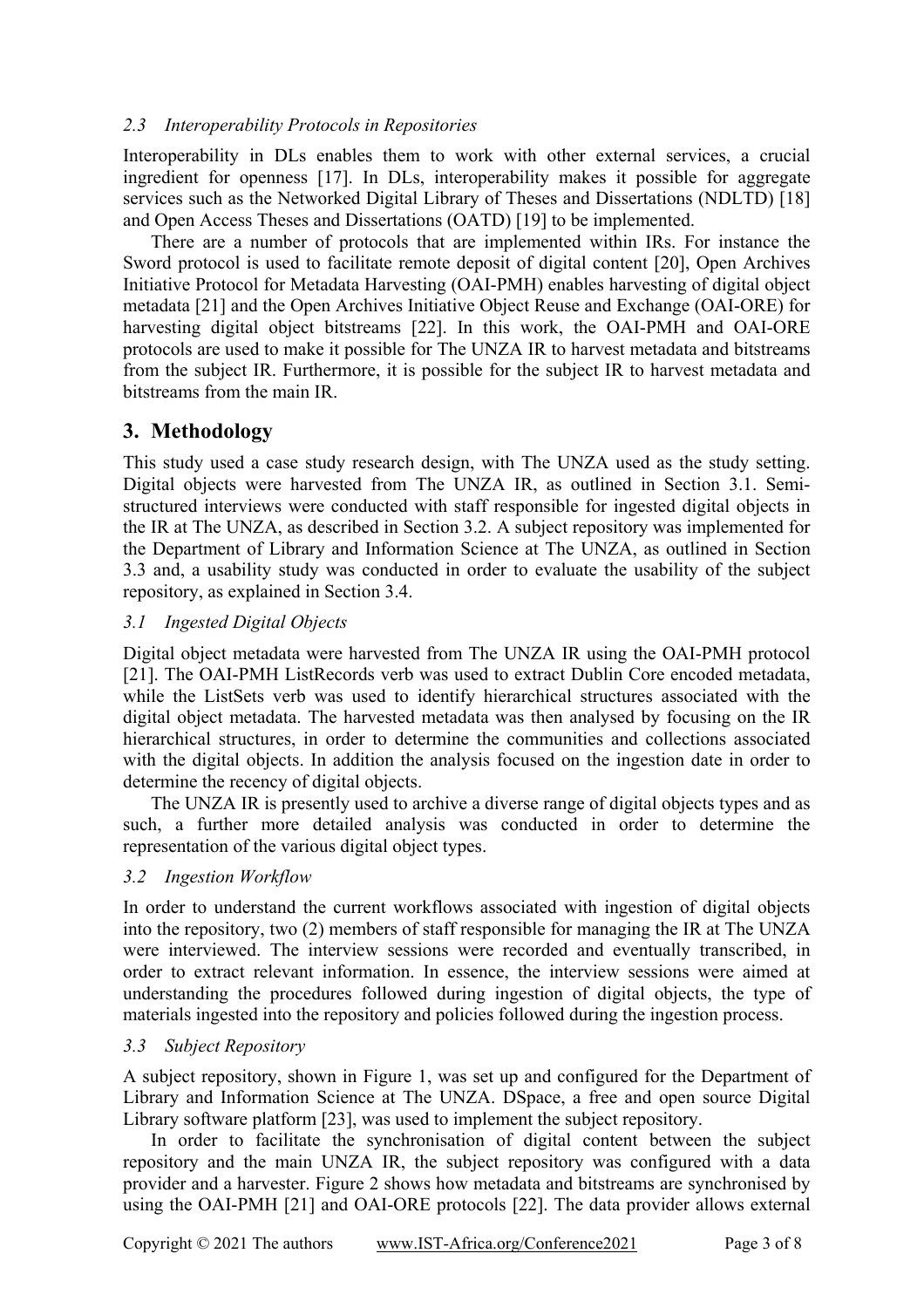third-party services to harvest metadata and bitstreams using the OAI-PMH and OAI-ORE protocols, while the harvester enables the repository to harvest digital content from external repositories.



*Figure 1: Department of Library and Information Science Subject Repository at The University of Zambia* 



*Figure 2: OAI-PMH Data Provider and Harvester Configuration for Subject IRs and Main IR* 

# *3.4 Subject Repository Usability*

The System Usability Scale (SUS) [24] was used to evaluate the usability of the subject repository, in order to assess the perceived subjective views of the subject repository by individuals that had no knowledge of repositories. Purposive sampling was used to recruit participants from fourth year students in the School of Education at The UNZA. The study participants ingested a single digital object into the subject repository and subsequently filled out the SUS questionnaire.

# **4. Results and Discussion**

# *4.1 Repository Content Analysis*

A total of 5636 digital object metadata was harvested from The UNZA IR. The distribution of the metadata, by community, is shown in Figure 3. The harvested metadata was filtered to include scholarly research output generated by faculty staff—pre-prints and post-prints—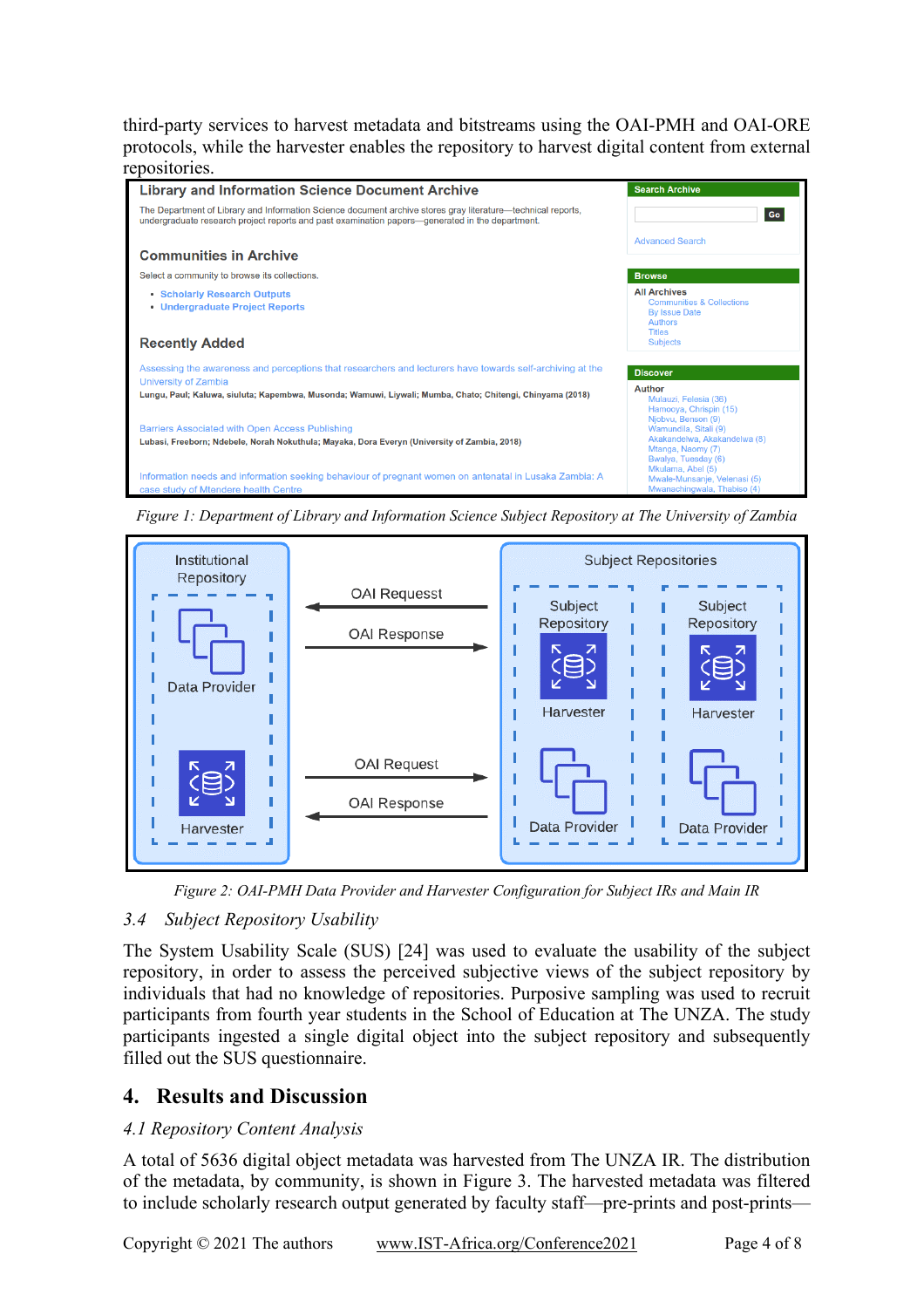

and postgraduate students—Electronic Theses and Dissertations (ETDs).

*Figure 3: Distribution of the 5636 Digital Objects in the 17 Communities in The UNZA IR* 

 There were a total of 380 faculty-generated scholarly research output and 3271 ETDs. While there is an uneven distribution of faculty-generated scholarly research output by discipline, this is not the case for ETDs as there is a policy in place that mandates that ETDs be ingested into the IR. The even distribution of ETDs is shown in Figure 4.

 Prior studies conducted [2] have attributed the centralised ingestion of digital objects into the IR as being one of the main reasons for the low number of digital objects in the repository and, this is mostly as a result of fewer members of staff dedicated to ingesting digital objects into the IR. A decentralised approach that, in part, leverages subject repositories could potentially address this problem as the individual disciplines would be able to effectively ingest content into the IR using focused self-archiving techniques. Subject repositories could also potentially make it easier to integrate discipline-specific controlled vocabularies into the ingestion workflow.

 The argument for decentralising ingestion of content is further supported by the significantly low number of digital objects ingested per year. The results indicate that ingestion of content is irregular, with a further analysis indicating that significant time gaps exist between publication and subsequent ingestion of digital objects.



*Figure 4: Proportion of Scholarly Research Output in The University of Zambia Institutional Repository*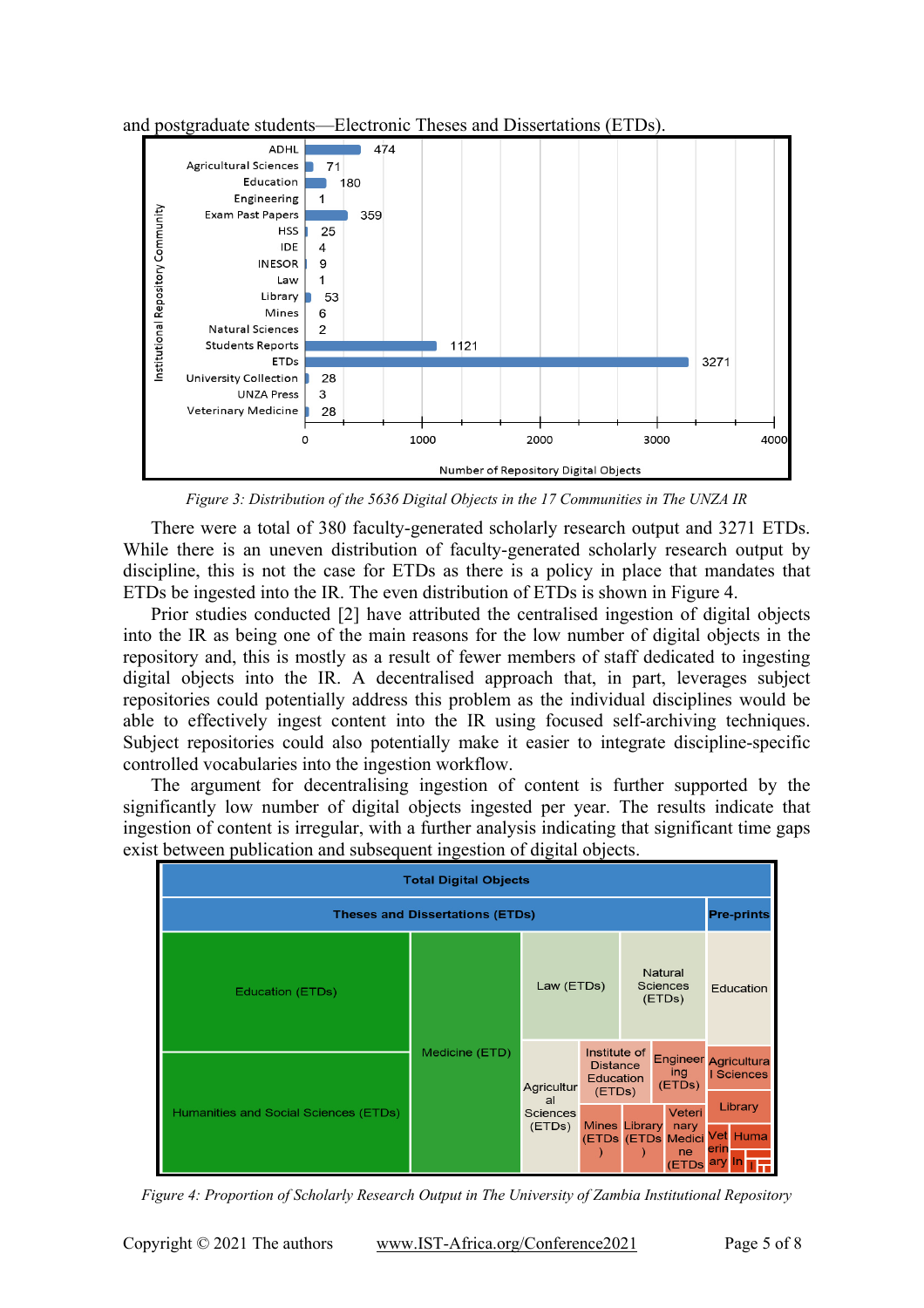#### *4.2 Current Ingestion Workflow*

The ingestion workflow procedure involves a series of steps that include: scanning/digitising, cataloguing and, finally, review and approval of the metadata.

- Scanning and digitisation—when the document is judged fit for publishing, the library requests both a hard and electronic copy of the material so as to be archived on the IR. If the material has no electronic copy, the material is digitised
- Cataloguing—the descriptive metadata associated with the digital objects are prepared
- Review and approval of metadata—the prepared metadata is verified for consistency and correctness

 The major challenges with the current ingestion workflow is that it is time consuming, making it difficult for the few members of staff to effectively ingest digital objects in the IR in a timely manner. With a decentralised approach, additional staff from the various disciplines could be incorporated into the workflow, thus facilitating effective ingestion of digital objects.

# *4.3 Subject Repository Usability*

A total of 40 individuals participated in the usability study, with 36 of them performing the experiment tasks and completing the questionnaire. 97% of the participants had more than two years of experience using computing devices, making them eligible to participate in the study.

 The computed mean SUS score was 65.5, which corresponds to a "Good" adjective rating, using the scale proposed by Bangor [25]. Figure 6 shows the distribution of the SUS scores, using predefined bands [24]. It is evident that the vast majority of the participants— 83%—rated the subject repository as being "Ok", "Good", "Excellent" or "Best Imaginable". The results suggest that subject repositories have the potential to facilitate effective ingestion of digital objects, due to their perceived usability. More importantly, potential users of subject repositories would only need basic computing experience for them to effectively use the platforms.



*Figure 6: Frequency Distribution for the SUS Scores from the Usability Study* 

# **5. Conclusions**

This paper outlined a case study aimed at assessing the feasibility of using subject IRs for facilitating effective ingestion of digital content. Specifically, the paper presented a potential solution for addressing challenges associated with timely ingestion and recency of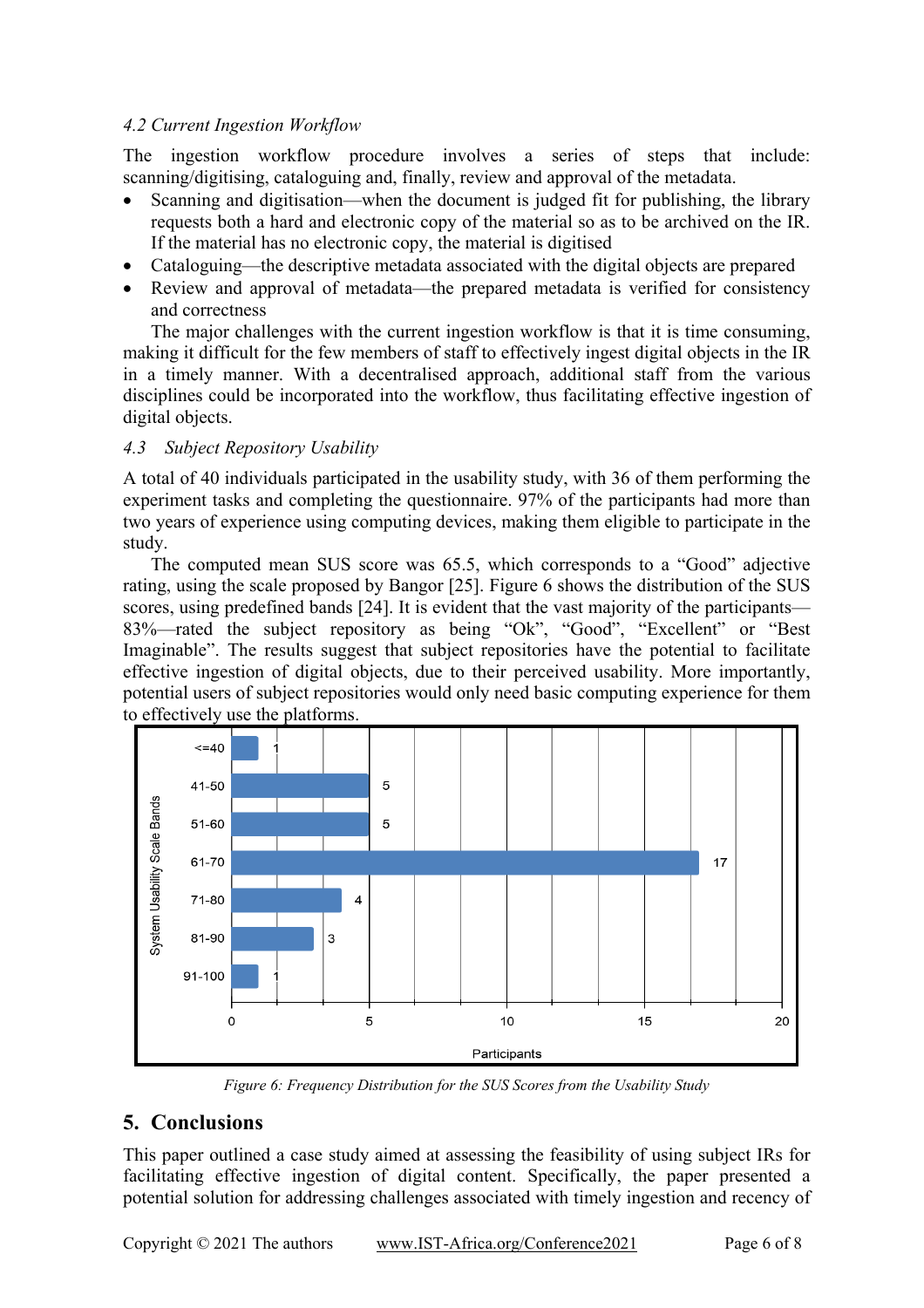the ingested digital objects. The empirical analysis of digital objects ingested into The UNZA IR demonstrates the extent of these challenges. The implementation of the subject IR at The UNZA demonstrates the feasibility of implementing usable subject IRs.

 The obvious benefits of subject IRs is that self-archiving is decentralised, making it relatively easier for faculty and students to upload research output. With such a system, HEIs are better placed to ensure that research output is made available in IRs in a timely manner. In addition, large HEIs generally comprise of different units, each with unique ingestion requirements; for instance, controlled vocabularies are generally different. As such, the use of subject IRs makes it possible to take into account unique requirements for different units.

 As IRs scale to store the diverse types of scholarly research output produced by HEIs, it is vital that techniques for effective ingestion of digital objects are exploited and while there are numerous solutions for addressing this deluge in scholarly research output, the use of subject repositories presents opportunities for exploiting self-archiving. In essence, an ideal solution would incorporate a number of techniques that could collectively address the problem.

#### **References**

[1] L. Phiri, "Research Visibility in the Global South : Towards Increased Online Visibility of Scholarly Research Output in Zambia," In Proceedings of the 2nd IEEE International Conference in Information and Communication Technologies, 2018.

[2] H. Trotter, C. Kell, M. Willmers, E. Gray, and T. King, Seeking Impact and Visibility. 2014.

[3] L. Abrahams, M. Burke, and J. Mouton, "Research Productivity-Visibility-Accessibility and Scholarly Communication in Southern African Universities," The African Journal of Information and Communication, no. 10, pp. 20–36, 2010.

[4] I. J. Ezema and O. B. Onyancha, "Open access publishing in Africa: Advancing research outputs to global visibility," African Journal of Library, Archives and Information Science, vol. 27, no. 2, pp. 97–115, 2017.

[5] "OpenDOAR: Browse by Country - V2.sherpa". Accessed on: March 1, 2021. [Online]. Available: https://v2.sherpa.ac.uk/view/repository\_by\_country

[6] S. Harnad, "The self-archiving initiative," Nature, vol. 410, no. 6832. pp. 1024–1025, 2001.

[7] J. Kim, "Faculty self-archiving: Motivations and barriers," Journal of the American Society for Information Science and Technology, vol. 61, no. 9, pp. 1909–1922, 2010.

[8] W. Y. Arms, Digital Libraries, 2nd ed. Cambridge, Massachusetts: MIT Press, 2000.

[9] W. Y. Arms, "Key Concepts in the Architecture of the Digital Library", D-Lib Magazine, vol. 1, no. 1, Jul. 1995.

[10] W. Y. Arms, C. Blanchi, and E. A. Overly, "An Architecture for Information in Digital Libraries," D-Lib Magazine, vol. 3, no. 2, Feb-1997.

[11] "arxiv.org e-Print archive". Accessed on: March 1, 2021. [Online]. Available: https://arxiv.org

[12] "RePEc: Research Papers in Economics". Accessed on: March 1, 2021. [Online]. Available: http://www.repec.org

[13] M. Kökörčený and A. Bodnárová, "Comparison of digital libraries systems," in Proceedings of the International Conference on Data Networks, Communications, Computers, 2010, pp. 97–100.

[14] "Omeka". Accessed on: March 1, 2021. [Online]. Available: https://omeka.org

[15] "DSpace - A Turnkey Institutional Repository Application". Accessed on: March 1, 2021. [Online]. Available: https://duraspace.org/dspace

[16] "EPrints Services". Accessed on: March 1, 2021. [Online]. Available: https://www.eprints.org/uk

[17] H. Suleman, "Interoperability in Digital Libraries," E-Publishing and Digital Libraries: Legal and Organizational Issues, Information Science Publishing, 2010, pp. 31–47.

[18] "NDLTD Union Archive of ETD Metadata". Accessed on: March 1, 2021. [Online]. Available: http://union.ndltd.org/portal

[19] "OATD - Open Access Theses and Dissertations". Accessed on: March 1, 2021. [Online]. Available: https://oatd.org

[20] J. Allinson, S. François, and S. Lewis, "Sword: Simple web-service offering repository deposit," Ariadne, no. 54, 2008.

[21] C. Lagoze and H. Van de Sompel, "The Open Archives Initiative: Building a Low-Barrier Interoperability Framework," in Proceedings of the first ACM/IEEE-CS Joint Conference on Digital Libraries (JCDL '01), 2001, pp. 54–62.